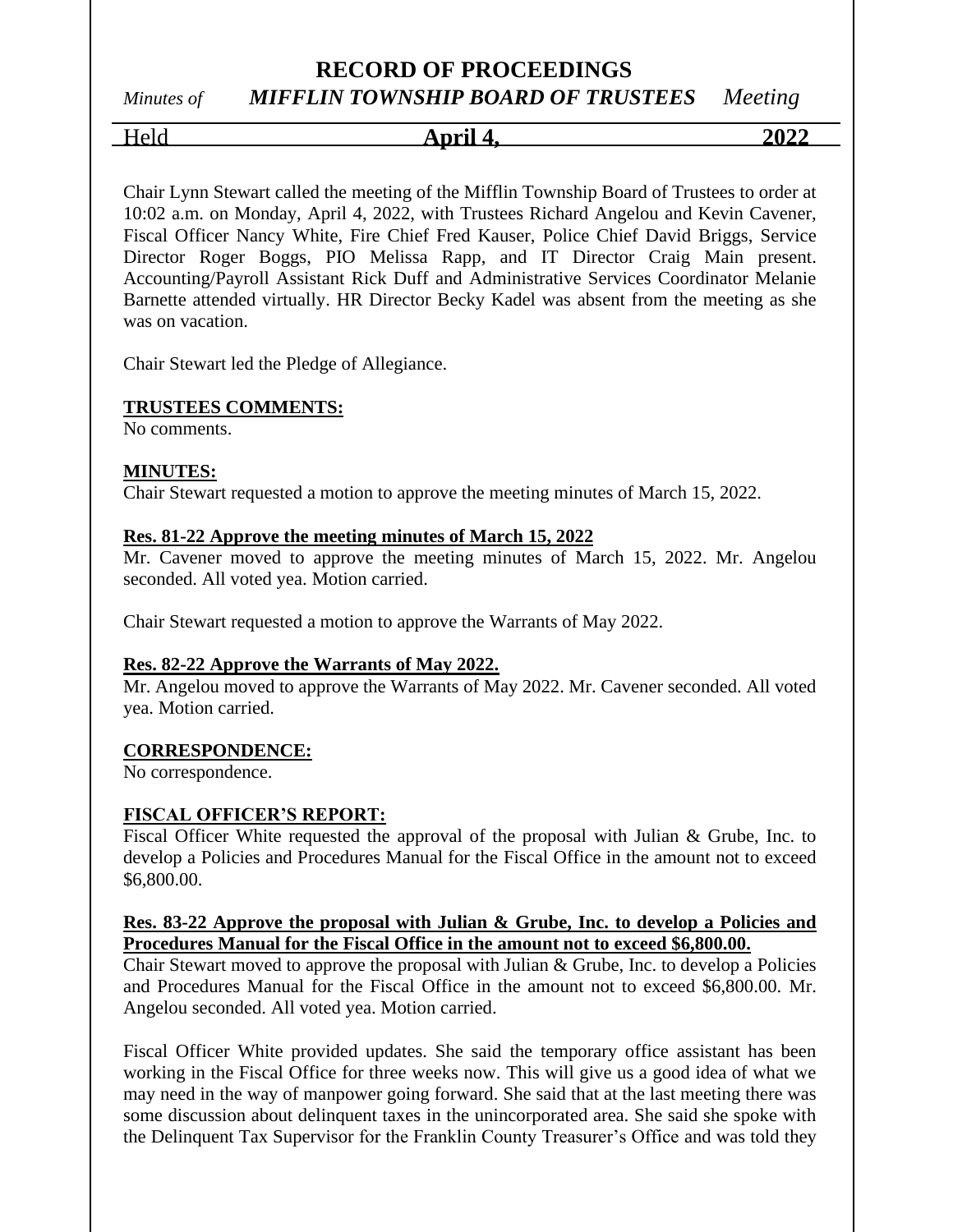# *Minutes of MIFFLIN TOWNSHIP BOARD OF TRUSTEES Meeting*

Held **April 4, 2022**

normally act after 18 months of a parcel's delinquency. Fiscal Officer White said she plans to provide the Delinquent Tax Supervisor with a list of parcel numbers to research and will refer them to the prosecutor, if necessary. Fiscal Officer White requested parcel numbers from the department heads as well. Fiscal Officer White said the township has received its first halfyear settlement, and it has been processed. She complimented Mr. Duff as he discovered inside millage that was available, allowing Road and Bridge to receive additional funds.

#### **HUMAN RESOURCES:**

Fiscal Officer White said the first meeting of the Insurance Benefits Committee has been scheduled for Thursday.

Chair Stewart requested information on the current Township Employee Handbook policy that requires six months' notice of retirement. Fiscal Officer White said she is certain Ms. Kadel will report on this at the next meeting, however she will research it also and send an email to the trustees about the matter.

#### **PUBLIC INFORMATION OFFICER:**

Ms. Rapp said the provided media packet showed the coverage on the missing teen. She said at this point any inquiries are turned over to Gahanna Police since it is an ongoing investigation.

Ms. Rapp said she has ordered several internal printed materials needed with the new brand. Besides the new business cards, she said she has ordered new envelopes for both fiscal and plain envelopes, as well as cemetery cards, blank stationery, and some other basic materials.

Ms. Rapp said the postcard for the levies and the list of registered voters in the unincorporated area are ready, however, due to the uncertainty with the May election, she is holding off mailing the postcards until the redistricting commission and Ohio Supreme Court decides if we will have a May election. She would rather time the postcard to go out a month prior to the election, rather than send it and have the election possibly moved to as late as August. Fiscal Officer White said the election is moving forward with all local options. Ms. Rapp said she was unaware of that news. She said she will go ahead then and get the postcards printed and mailed out this week. She said she also has a page on the website about the levies. She agreed to report to Mr. Cavener as to the numbers of hits to this webpage at the next meeting.

Ms. Rapp said next week is National Public Safety Telecommunications Week. She said she will be posting on social media about this. Chair Stewart said it is important that a certificate and lunch be arranged for the dispatchers. Chief Kauser agreed. Fiscal Officer White volunteered to coordinate this event with Battalion Chief Davis.

#### **SERVICE:**

Mr. Boggs requested approval of the contingent hiring of Jana Leland as a full-time Office Assistant, \$19.00/hr. This hire would be contingent on the background check and offer letter acceptance. A start date has not yet been determined.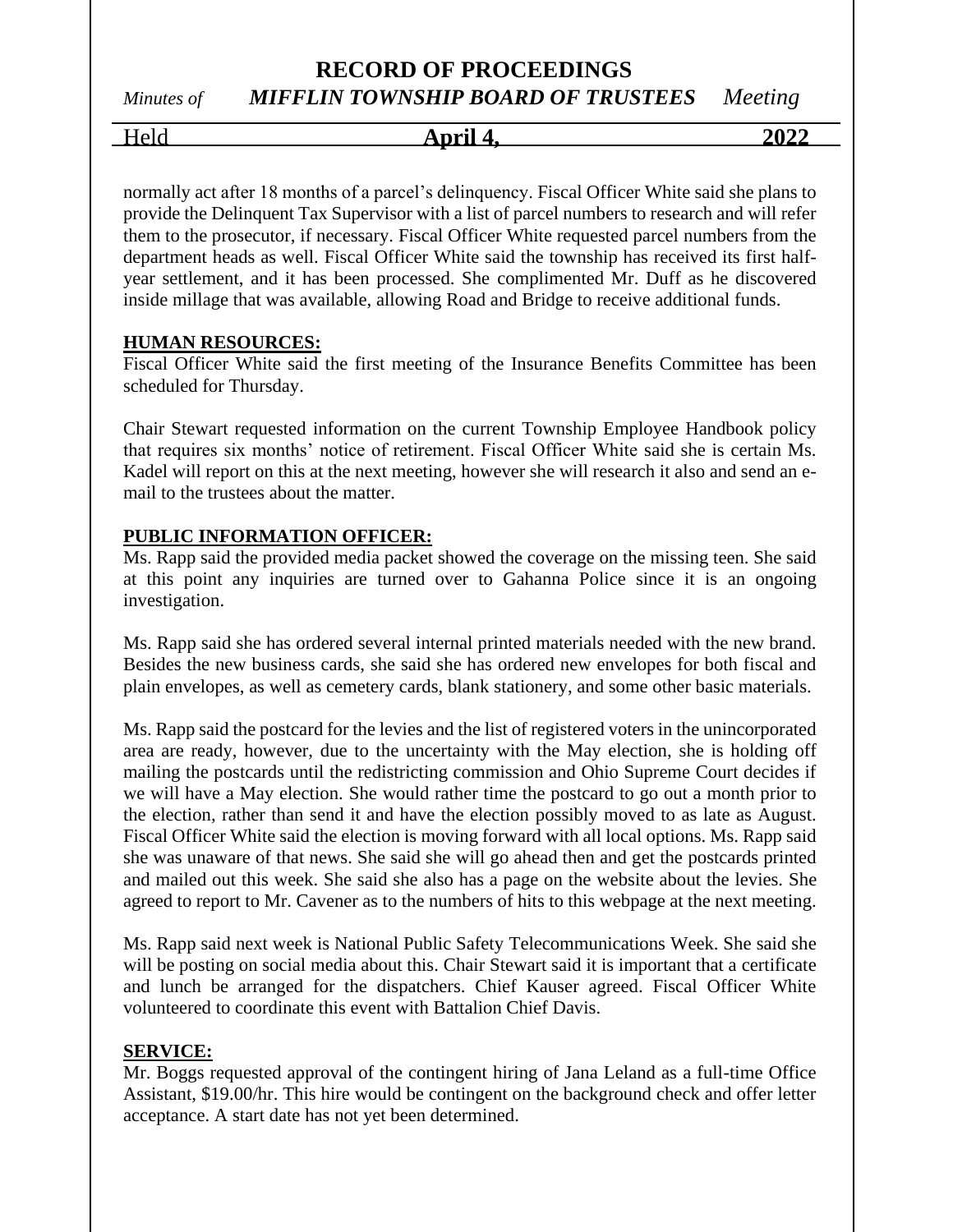# *Minutes of MIFFLIN TOWNSHIP BOARD OF TRUSTEES Meeting*

Held **April 4, 2022**

#### **Res. 84-22 Approve the contingent hiring of Jana Leland as a full-time Office Assistant, \$19.00/hr.**

Chair Stewart moved to approve the contingent hiring of Janna Lealand as a full-time Office Assistant, \$19.00/hr. Mr. Cavener seconded. All voted yea. Motion carried.

Fiscal Officer White requested a pay schedule for the Office Assistant position. Mr. Boggs agreed to provide this at the next meeting.

Mr. Boggs provided updates. He said he and his foremen have received several calls concerning artificial flowers and cemetery drainage. He said these calls are being addressed. Mr. Boggs agreed to look into lengthening the time for decorations on the grave. He said he would like to add park benches throughout the cemetery, with one near the water pump. Mr. Boggs has obtained quotes on an additional columbarium in the amount of \$72,000. He said he will need to plan for this purchase to stop the increase in pricing. He said he has reserved funds in the budget for this purchase. Mr. Boggs provided signage samples for review and will provide pricing at a later date when available. Chair Stewart requested he meet with Ms. Rapp about the logo artwork.

Fiscal Officer White said she spoke with the Township Administrator in Clinton Township about their installed solar streetlights. She said she learned the lights cost \$600; however, they do not work well due to the overcast days preventing solar charging. Mr. Boggs added that the lights are not tall enough to be practical.

#### **CODE ENFORCEMENT:**

Mr. Boggs said he is considering lengthening the time for a property owner to respond to the tagging of a property. Due to mail delivery issues, some of the property owners are receiving the certified letter after the seven (7) day deadline to respond. Fiscal Officer White suggested he check the Ohio Revised Code to determine if the time can be changed.

Mr. Boggs said he will be contacting the prosecutor's office for a status update on the Denune & Baughman Avenue case that was heard on March  $24^{\text{th}}$ .

Fiscal Officer White said she received a call from the prosecutor's office regarding the forged/stolen checks case, however she is unaware of the outcome.

### **FIRE DIVISION:**

Chief Kauser requested the approval of the Locution annual maintenance in the amount of \$12,062.50 for the township's portion of the total \$25,125 that is shared with the partners of the MECC.

## **Res. 85-22 Approve the Locution annual maintenance in the amount of \$12,062.50.**

Chair Stewart moved to approve the Locution annual maintenance in the amount of \$12,062.50. Mr. Angelou seconded. All voted yea. Motion carried.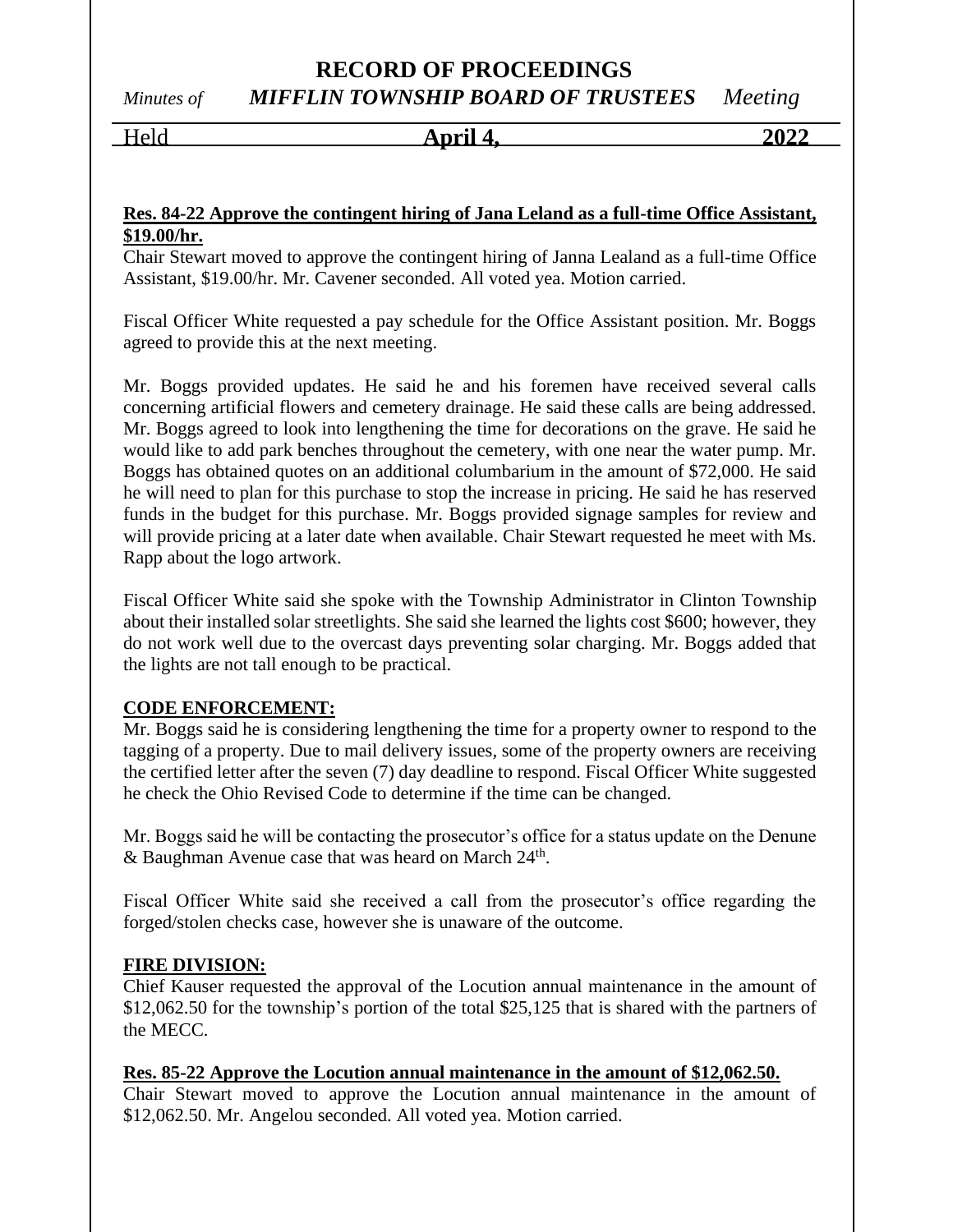## **RECORD OF PROCEEDINGS** *Minutes of MIFFLIN TOWNSHIP BOARD OF TRUSTEES Meeting*

Held **April 4, 2022**

#### **Res. 86-22 Approve the additional military leave benefits of Firefighter Steven Fagen and Captain Matthew Crotty for 2022 and 2023 based upon Fiscal Officer White checking with the Police and Fire Pension Fund to ensure it is done correctly.**

Chair Stewart moved to approve the additional military leave benefits of Firefighter Steven Fagen and Captain Matthew Crotty for 2022 and 2023 based upon Fiscal Officer White checking with the Police and Fire Pension Fund to ensure it is done correctly. Mr. Cavener seconded. All voted yea. Motion carried.

Chief Kauser said he would like to establish the position of a Fleet Manager to manage repairs and to also approve the job description. He said he has contacted the City of Gahanna and Gahanna Schools of his intentions and the possibility of leasing facility space in the future. He said an existing fire station would be used temporarily. Chief Kauser said we are currently spending \$200,000 to \$300,000/year on fleet maintenance of which 70% is labor costs. He proposed redirecting that labor cost to the township's Fleet Manager for cost-saving maintenance and repairs on the township vehicles. Chief Briggs said the going rate for a diesel mechanic is approximately \$225/hour for labor. Mr. Angelou said he would prefer we not share the employee with any other outside entity based on past unsuccessful attempt in the 1990s. Chief Kauser said it is uncertain at this time as to who would supervise the Fleet Manager; more time is needed to work out the details. The trustees approved Chief Kauser's further exploration of the position.

Chief Kauser said he along with Chief Dunlevy, Chief DeMooy, and Fiscal Officer White attended the State of the City address on March 24<sup>th</sup>. He said for the first time in several years planned building projects, not including the high school complex, total \$200 million dollars in the first quarter of 2022. He said over 1,000 apartments will be added. MORPC projects the population to increase by an additional one million people by 2050, not including the impact of Intel. He said our community is primed for development and redevelopment which will bring the need for additional fire station locations and the need to protect the township's properties.

Chief Kauser provided updates. (See Referral File.)

### **OPS CENTER:**

Chief Kauser provided updates. (See Referral File). He said a co-hosted ribbon-cutting for MECC Dispatching Center is being organized for May  $18<sup>th</sup>$ , 9 am – 11 am, with attendance by local government partners. The event will include tours and a luncheon reception. He said the co-sponsors are Mifflin Township, City of Gahanna, and the MECC Regional Council of Governments, plus many others.

Chief Kauser provided updates. (See Referral File.)

### **POLICE:**

Chief Briggs requested the acceptance of the resignation of Officer Darik Breuninger, effective March 29, 2022.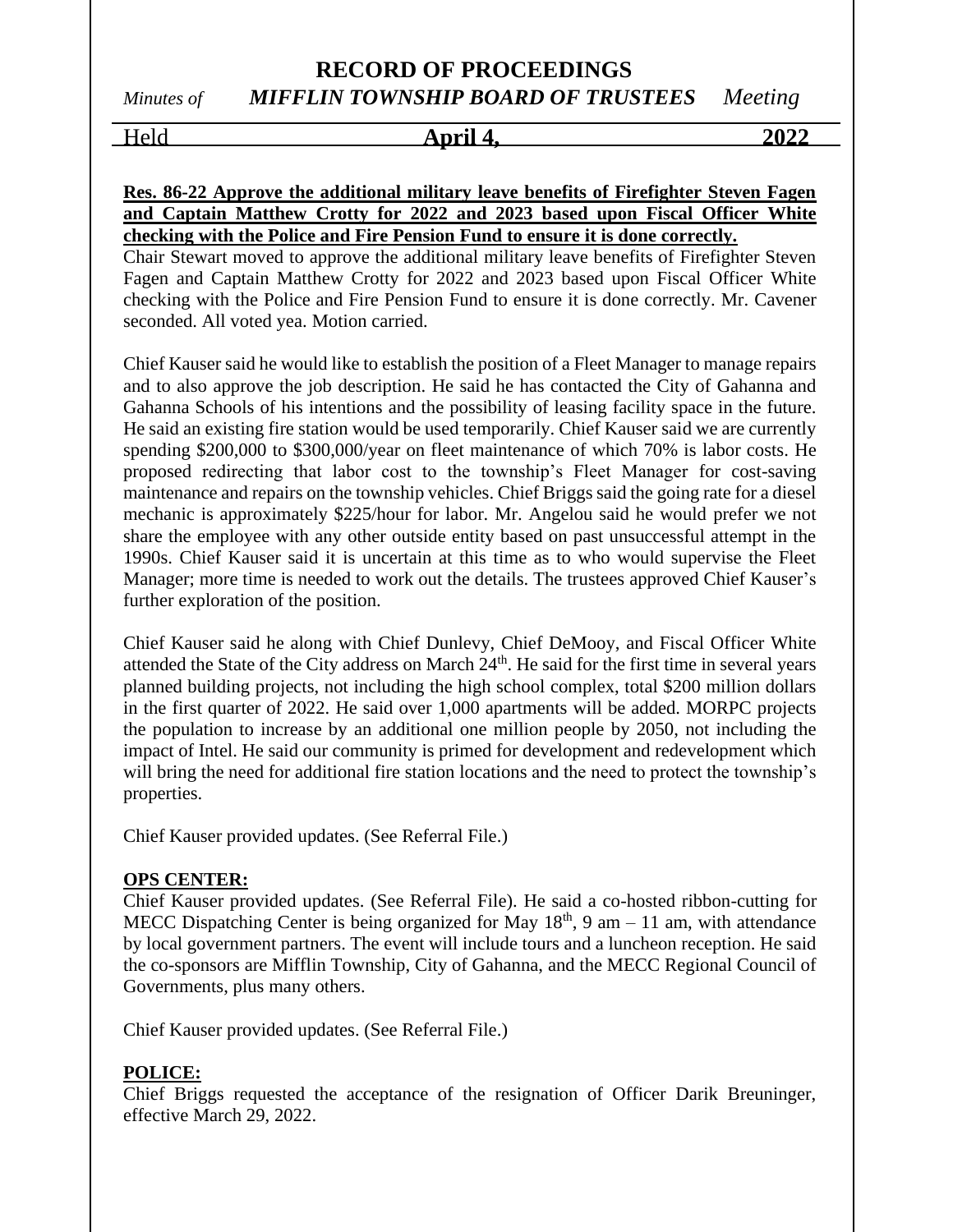# *Minutes of MIFFLIN TOWNSHIP BOARD OF TRUSTEES Meeting*

Held **April 4, 2022**

#### **Res. 87-22 Accept the resignation of Officer Darik Breuninger, effective March 29, 2022.**

Mr. Cavener moved to accept the resignation of Officer Darik Breuninger, effective March 29, 2022. Mr. Angelou seconded. All voted yea. Motion carried.

Chief Briggs requested approval to contingently hire Seth Howard as full-time police officer at the probationary rate of \$23/hr., effective April 3, 2022. He is awaiting the drug test results.

#### **Res. 88-22 Approve the contingent hiring of Seth Howard as full-time police officer at the probationary rate of \$23/hr., effective April 3, 2022.**

Mr. Cavener moved to approve the contingent hiring Seth Howard as full-time police officer at the probationary rate of \$23/hr., effective April 3, 2022. Mr. Angelou seconded. All voted yea. Motion carried.

### **INFORMATION TECHNOLOGY:**

Mr. Main said work has slowed down somewhat in the Dispatch Center allowing him to catch up on other projects.

#### **VISITORS COMMENTS:**

Mr. Kenny King, Community Paramedic and Board President of GRIN (Gahanna Residents in Need) requested a donation. He said to celebrate the  $50<sup>th</sup>$  anniversary of GRIN, a fundraiser is taking place. He said the Firefighters Union donated \$5,000 and requested the trustees match this amount. The trustees agreed to match this amount. Mr. Angelou said Gahanna's portion of the tax dollars will be used fund the donation. Chair Stewart request Ms. Rapp research the churches in the unincorporated area of the township that have food banks to which a proportional donation could be made as well. Ms. Rapp agreed to report her findings at the next meeting. Chair Stewart requested Mr. King investigate whether the unincorporated area of the township could be considered part of the GRIN territory and report his findings at the next meeting.

#### **Res. 89-22 Approve the donation of \$5,000 for GRIN with the condition that Mr. King investigate whether the unincorporated area of the township could be considered part of the GRIN territory and Ms. Rapp investigate donating a proportional amount of money to a church's food bank in the unincorporated area.**

Chair Stewart moved to approve the donation of \$5,000 for GRIN with the condition that Mr. King investigate whether the unincorporated area of the township could be considered part of the GRIN territory and Ms. Rapp investigate donating a proportional amount of money to a church's food bank in the unincorporated area. Mr. Cavener seconded. All voted yea. Motion carried.

Mr. King thanked the trustees for their generosity. The trustees thanked Mr. King for his serving the community in so many ways. Mr. King said Kelly Moffet will be serving in a similar capacity with the City of Gahanna and will most likely be sitting on the GRIN board